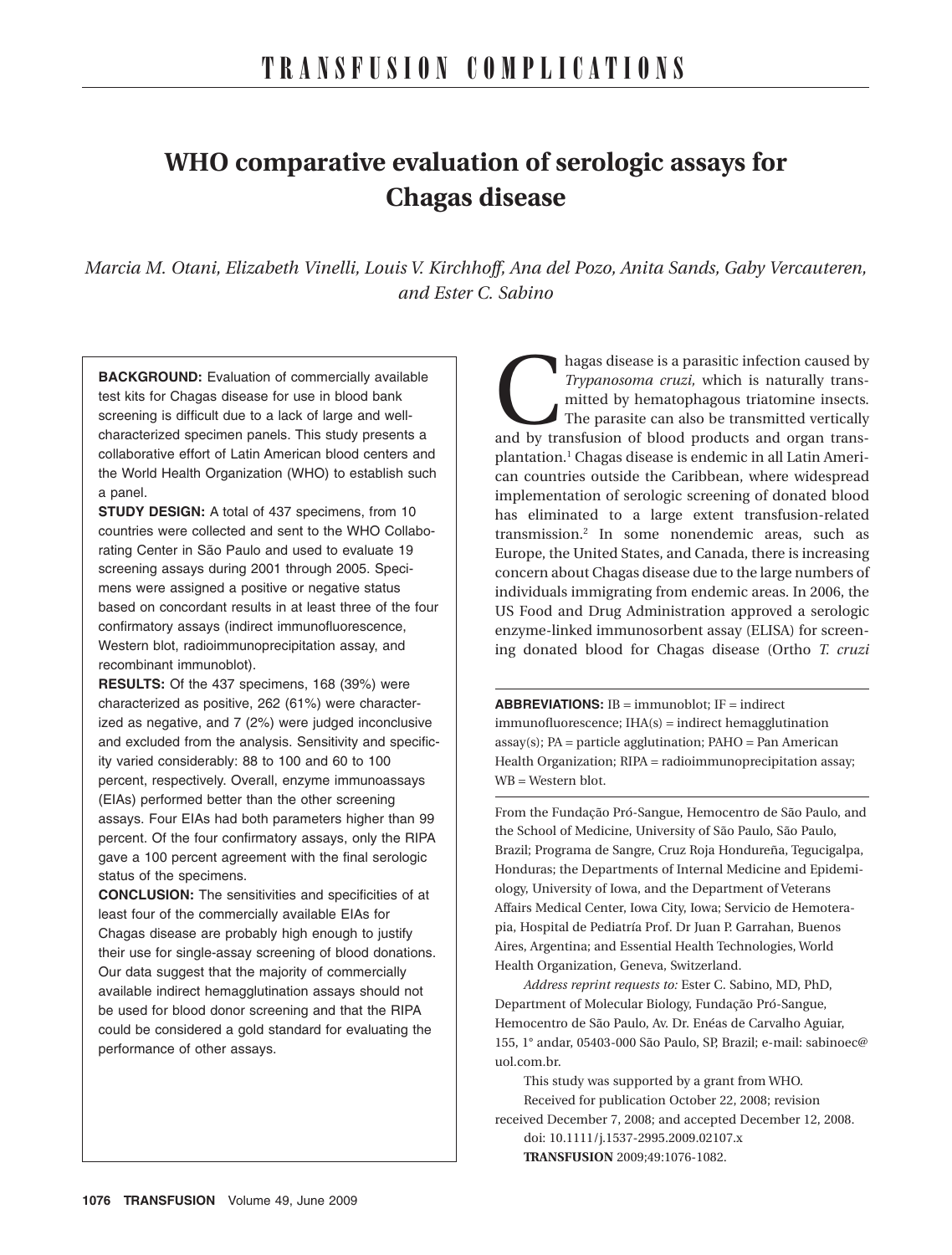ELISA Test System, Ortho-Clinical Diagnostics, Raritan, NJ) and subsequently the American Red Cross, as well as other entities involved in US blood banking, began screening donated units for markers of Chagas disease.<sup>3</sup>

Laboratory diagnosis of chronic *T. cruzi* infection is challenging. The direct detection of parasites is difficult, even with molecular techniques such as polymerase chain reaction, due to the low parasitemia during the chronic phase of the infection. Hence, in blood donors as well as in clinical patients, the laboratory diagnosis of chronic infection is based on serologic assays.<sup>4</sup> Many of the commercially available assays use lysates of the epimastigote form of the parasite grown in liquid culture. More recently assays using recombinant antigens also have been developed.<sup>5,6</sup>

A report published in 1986 compared the performance of serologic assays for Chagas disease and concluded that most assays had low sensitivity. This prompted the Pan American Health Organization (PAHO) to recommend that all donated blood collected in endemic areas be screened with two assays performed in parallel.7 The problem with this approach, in addition to its economic implications, is that inconclusive results due to nonspecific reactivity are common. Given the lack of a widely accepted and accessible gold standard for serologic diagnosis, it is difficult to assign a final status to such specimens, and as a consequence many blood units are discarded needlessly.8 Moreover, it is also difficult to validate new serologic assays because there is no easy method for resolving the true status of inconclusive and weakly reactive specimens. Most assays are validated using highantibody-titer, consensus-positive specimens and hence their performance in resolving low-antibody-titer and inconclusive specimens is not really addressed and because of the selection bias calculated sensitivities are usually overestimated.

Any review of testing strategies for markers of Chagas disease necessitates a comparison of the currently available serologic assays with an emphasis on the original PAHO/World Health Organization (WHO) recommendation. We undertook this study by assembling a panel of 437 plasma units from 10 blood centers in different Latin American countries. Each of the participating blood centers used its own testing algorithm for determining the positive or negative status of the specimens they sent. Since the local testing algorithms used were all different, we thus avoided potential bias toward one assay or another in our study.

The results described here represent an evaluation of 18 screening assays, one rapid test, and four confirmatory assays. The decision as to the final serologic status assigned to the specimens was made using four confirmatory assays (indirect immunofluorescence [IF], Western blot [WB], radioimmunoprecipitation assay [RIPA], and recombinant immunoblot [IB]). By taking this approach, we believe that we were able to distinguish true-positive specimens with low levels of *T. cruzi* antibodies from falsepositive specimens in our panel, thus allowing more accurate evaluation of the performance of the assays in relation to clinical sensitivity.

## **STUDY DESIGN**

## **Specimens**

Ten Latin American blood center directors were asked to provide Chagas-positive and -negative plasma units, as defined by their local serologic criteria, to the WHO Collaborating Center for Quality Control of Serology in Blood Banks (Fundação Pró-Sangue, Hemocentro de São Paulo [BCFSP]). The panel is composed of a total of 437 specimens collected in 2000. A list of the participating blood centers is presented in Table 1, as are the local

|                 |                                                       |                                                    | Local testing results: number of samples |             |     |       |  |
|-----------------|-------------------------------------------------------|----------------------------------------------------|------------------------------------------|-------------|-----|-------|--|
| Country         | Institution                                           | Assays used locally for testing                    | Pos                                      | <b>Inc</b>  | Neg | Total |  |
| Argentina       | Hospital de Pediatría Prof.<br>Dr Juan P. Garrahan    | Chagatek ELISA + Serodia-Chagas                    | 25                                       | $\Omega$    | 20  | 45    |  |
| Bolivia         | Hospital Clínico "Viedma"                             | Chagatek ELISA + Chagas AHI Imunoserum             | 20                                       | 2           | 18  | 40    |  |
| Brazil          | Fundação Pró-Sangue                                   | Hemacruzi + Imunocruzi + HBK<br>401 Hemobio Chagas | 59                                       | $\mathbf 0$ | 87  | 146   |  |
| Colombia        | Instituto Nacional de Salud                           | In-house IF                                        | 13                                       | 0           | 11  | 24    |  |
| Ecuador         | Cruz Roja Ecuatoriana                                 | Chagatek ELISA + CRE ELISA                         | 6                                        | $\Omega$    | 20  | 26    |  |
| El Salvador     | Cruz Roja Salvadoreña                                 | Chagatek ELISA + ICMRT ELISA                       | 9                                        | $\Omega$    | 22  | 31    |  |
| <b>Honduras</b> | Cruz Roja Hondureña                                   | Chagatek ELISA                                     | 21                                       | $\Omega$    | 19  | 40    |  |
| Mexico          | Centro Nacional de Transfusión                        | Chagatek ELISA                                     | 5                                        | $\Omega$    | 5   | 10    |  |
| Nicaragua       | Cruz Roja Nicaragüense                                | <b>ICMRT ELISA</b>                                 | 12                                       | $\Omega$    | 19  | 31    |  |
| Paraguay        | Instituto de Investigación en<br>Ciencias de la Salud | Chagas-Test IICS, ELISA + in-house IF              | 18                                       | $\Omega$    | 26  | 44    |  |
|                 |                                                       | Total                                              | 188                                      | 2           | 247 | 437   |  |

Volume 49, June 2009 **TRANSFUSION 1077**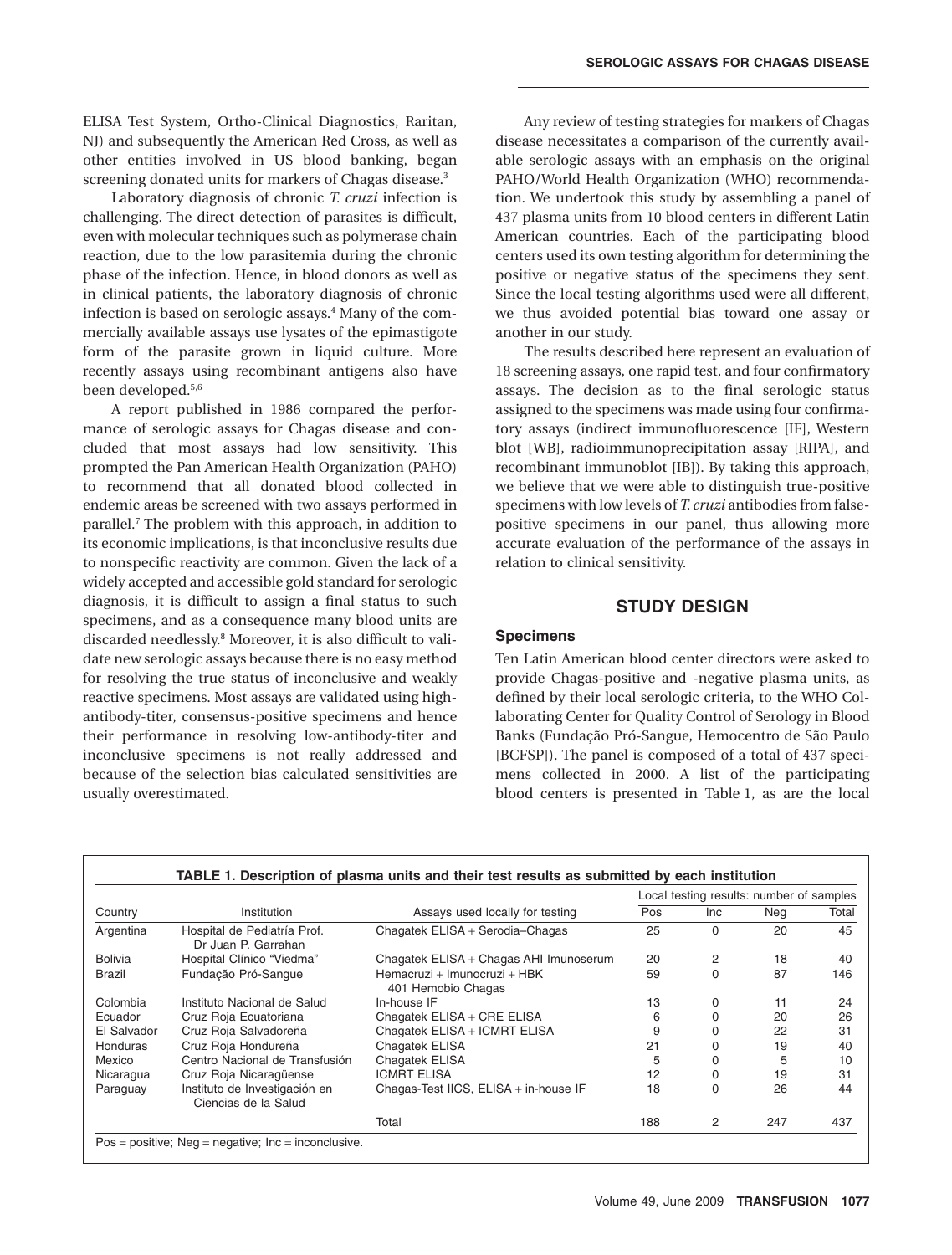designations of the serologic status and the numbers of the specimens provided by each group.

#### **Plasma specimen treatment**

The plasma units were converted to serum by the following defibrination process:  $0.5$  mL of a  $0.2$  mol per L CaCl<sub>2</sub> solution was mixed with 100 mL of plasma and incubated at 37°C for 2 hours and then at 4°C for 24 hours. The plasma was centrifuged at  $6000 \times g$  for 30 minutes to separate the serum from the fibrin clot. To remove CaCl<sub>2</sub>, the serum was dialyzed using a cellulose membrane that retains proteins of MW 12,000 kDa or greater (Cat. No. D-9652, Sigma, Steinheim, Germany) and then filtered through a 5.0-µm pore size membrane (Sigma Cat. No. N-3771) to remove fibrin particles. 5-Bromo-5-nitro-1,3 dioxane (Bronidox L, Henkel Chemicals, Dusseldorf, Germany) was added to a final concentration of 0.05 percent. A total of 10 aliquots of 1.5 mL each were prepared. The remaining serum was stored at -20°C.

#### **Characterization of panel specimens**

The following four confirmatory assays were used in the characterization of the panel:

- IF Imunocruzi (Biolab-Mérieux S.A, Rio de Janeiro, Brazil): Epimastigotes and anti-human immunoglobulin G (IgG)-fluorescein conjugate are used as reagents in this assay. The cutoff for IF was a dilution of 1/20. Specimens that gave an uninterpretable result at this dilution were considered inconclusive.
- INNO-LIA Chagas assay (IB; Innogenetics, Ghent, Belgium): This assay uses seven recombinant and synthetic *T. cruzi* antigens (Tc24, Ag 39, TcD, SAPA, MAP, CRA, and FRA) coated as discrete lines onto a nylon membrane with plastic backing. The strips were incubated with the sera at a 1/100 dilution for 18 hours at 25°C, and after being washed, the immune complexes were detected by incubation with an antihuman IgG conjugate and subsequent color development. The results were determined by visually comparing the intensities of the antigen lines with those of the controls according to the kit instructions.
- WB (TESA blot, bioMérieux, Rio de Janeiro, Brazil): As previously described,<sup>9</sup> native trypomastigote antigens bound to plastic strips were incubated with serum specimens at 1:100 dilution for 2 hours at room temperature, and after being washed, immune complexes were detected by incubation with an anti-human IgG conjugate and subsequent color development. The results were interpreted by visual inspection for the presence of bands between 130 and 200 kDa compared to a positive control run in parallel.

• RIPA: This assay was performed at the University of Iowa as previously described.10 Radiolabeled *T. cruzi* surface antigens precipitated by specific IgG in the serum specimens were separated electrophoretically. Detection of 72- and 90-kDa glycoproteins of *T. cruzi* by autoradiography constitutes the criterion for positivity in the RIPA.

The final serologic status of each specimen was defined as follows:

- *Positive:* specimen positive in at least three of the four confirmatory assays;
- *Negative:* specimen negative in at least three of the confirmatory assays;
- *Inconclusive:* specimen positive in only two of the confirmatory assays.

#### **Assays**

The panel of specimens characterized by the confirmatory assays was used to evaluate the performance of 18 screening assays (11 enzyme immunoassays [EIA], 5 indirect hemagglutination assays [IHAs], and 2 particle agglutination [PA] assays) and one rapid test between 2001 and 2005 at the WHO Collaborating Center for Quality Control of Serology in Blood Banks (Fundação Pró-Sangue, Hemocentro de São Paulo [BCFSP]). For each assay, the specimens were tested and interpreted as either reactive or nonreactive using the cutoff calculated as suggested by the manufacturer. Screening assays were tested with all 437 specimens of the panel. The rapid test was evaluated with only 371 specimens due to a lack of availability of assays in the laboratory at the time of the study. The results were read by two independent readers to minimize observer bias.

### **Statistical analysis**

Sensitivities and specificities were calculated after excluding the data from the seven specimens judged to be inconclusive. The 95 percent confidence intervals (CIs) were calculated using a statistical software package (STATA, Version 7, StataCorp., College Station, TX).

# **RESULTS**

A panel of 437 well-characterized specimens were analyzed using 18 screening assays. The rapid test (Chagas Stat-Pak) could only be evaluated with 371 of the specimens. Figure 1 summarizes the results of the 18 screening assays by presenting the number of specimens as a function of the number of tests in which they were reactive. As shown, 89 specimens were not reactive in any of the assays, 126 specimens were reactive in 1 assay, 35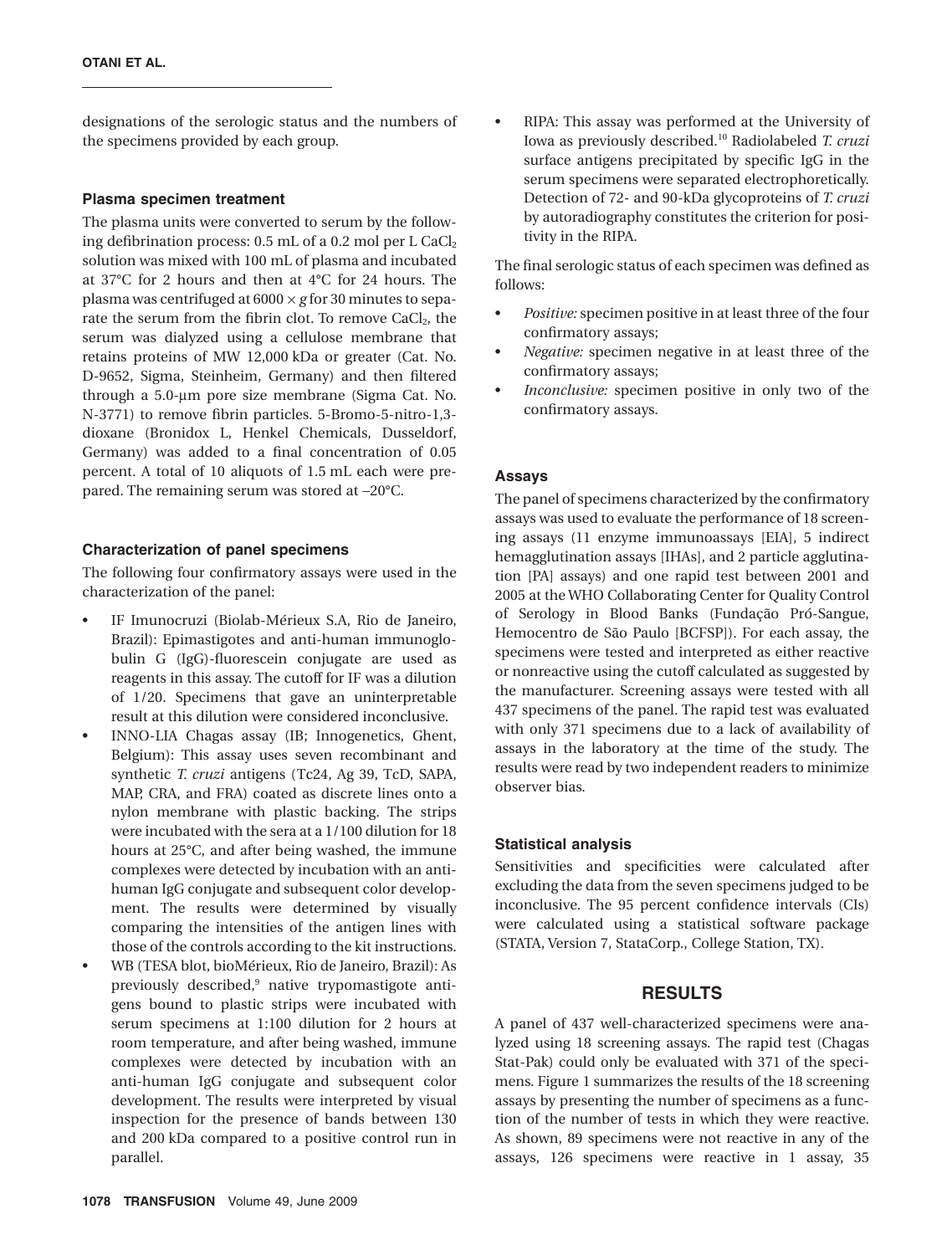specimens were reactive in 2 assays, 7 specimens were reactive in 3 assays, 1 to 4 specimens were reactive in between 4 and 16 assays, and 18 specimens were reactive in 17 assays. Finally, as shown by the right-most vertical bar, 138 specimens were reactive in all 18 assays.

To present the results obtained with the four confirmatory assays as a function of their reactivity in the screening assays, we grouped the specimens into the following categories: Group A, specimens reactive in 3 or fewer screening assays (a total of 257 specimens); Group



Number of assays in which the samples were positive

**number of assays in which they were reactive.**

B, specimens reactive in at least 4 tests but less than 15 (18 specimens); and Group C, specimens reactive in 15 or more tests (162 specimens). As shown in Table 2, all specimens in Group A were judged to be negative by the final algorithm; conversely, all Group C specimens were judged to be positive. Of the 18 specimens in Group B, 6 were deemed positive, 7 were inconclusive, and 5 were negative. WB gave 5 false-positive results in Group A, while IB gave 1 false-negative result in Group C. IF gave inconclusive results for 2 specimens in Group A and for 1 in Group C. The RIPA was the only confirmatory assay that gave results that fully agreed with the final serologic status of all specimens.

To determine the sensitivity and specificity of each of the 18 assays under evaluation, we excluded seven specimens that were judged to be inconclusive in the confirmatory analysis. Details regarding these excluded specimens are shown in Table 3. Interestingly, all seven of these specimens were positive by WB, while only one was positive by RIPA. There were 30 challenging true-positive samples in this panel that were not reactive to all assays used: 6 from Group B and 24 from Group C (18, 3, and 3 samples reactive to 17, 16, and 15 assays, respectively).

The calculated sensitivities and specificities and 95 percent CI of the various screening assays assessed are shown in Table 4. In general, EIAs performed better than the assays based on other formats. Seven of the 11 EIAs evaluated had sensitivities and specificities greater than Fig. 1. The number of specimens shown as a function of the **Fig. 1.** The number of species we had both parameters **Fig. 1.** The number of assays had both parameters **Fig. 1.** The number of assays in which they were reactiv

|                   | <b>INDEE 2. HOSURS ODIAIRO BY ICSURY TOT GORD SPOURIGES IN IOUI COMMINIQUE Y QSSUYS, SPOUPOU (A, D, QNG O)</b><br>by the number of screening assays in which they were reactive* |     |     |     |     |     |     |            |     |     |             |     |     |                     |     |       |
|-------------------|----------------------------------------------------------------------------------------------------------------------------------------------------------------------------------|-----|-----|-----|-----|-----|-----|------------|-----|-----|-------------|-----|-----|---------------------|-----|-------|
| Number of results |                                                                                                                                                                                  |     |     |     |     |     |     |            |     |     |             |     |     |                     |     |       |
|                   |                                                                                                                                                                                  |     |     |     | IB  |     |     | <b>WB</b>  |     |     | <b>RIPA</b> |     |     | <b>Final status</b> |     |       |
| Group             | Pos                                                                                                                                                                              | Inc | Nea | Pos | Inc | Nea | Pos | <b>Inc</b> | Nea | Pos | <b>Inc</b>  | Nea | Pos | Inc                 | Nea | Total |
|                   |                                                                                                                                                                                  |     | 255 |     |     | 259 |     |            | 252 |     |             | 257 |     |                     | 257 | 257   |
| в                 | b.                                                                                                                                                                               |     |     |     |     | 9   | 15  |            |     |     |             |     |     |                     |     | 18    |
|                   | 161                                                                                                                                                                              |     |     | 160 |     |     | 162 |            |     | 162 |             |     | 162 |                     |     | 162   |

**TABLE 2. Results obtained by testing 437 donor specimens in four confirmatory assays, grouped (A, B, and C)**

Group A = specimens reactive in 1 to 3 of the 18 screening assays; Group B = specimens reactive in 4 to 14 of the screening assays; Group  $C =$  specimens reactive in 15 or more of the screening assays.

Pos = positive; Neg = negative; Inc = inconclusive.

| Specimen ID | Country of collection | Number of assays with<br>reactive results | IF (titer) | IB         | <b>WB</b> | <b>RIPA</b> | Final<br>interpretation |
|-------------|-----------------------|-------------------------------------------|------------|------------|-----------|-------------|-------------------------|
| 41          | <b>Bolivia</b>        | 6                                         | 1/40       | Neg        | Pos       | Neg         | Inc                     |
| 33          | Argentina             | 6                                         | <b>Inc</b> | Neg        | Pos       | Neg         | Inc                     |
| 40          | Bolivia               | 9                                         | <b>Inc</b> | Nea        | Pos       | Neg         | Inc                     |
| 31          | Argentina             | 10                                        | Neg        | Pos        | Pos       | Neg         | Inc                     |
| 27          | Argentina             | 12                                        | Neg        | Pos        | Pos       | Neg         | Inc                     |
| 36          | Paraguay              | 11                                        | <b>Inc</b> | <b>Inc</b> | Pos       | Pos         | Inc                     |
| 34          | Argentina             | 13                                        | Inc        | <b>Inc</b> | Pos       | Neg         | Inc                     |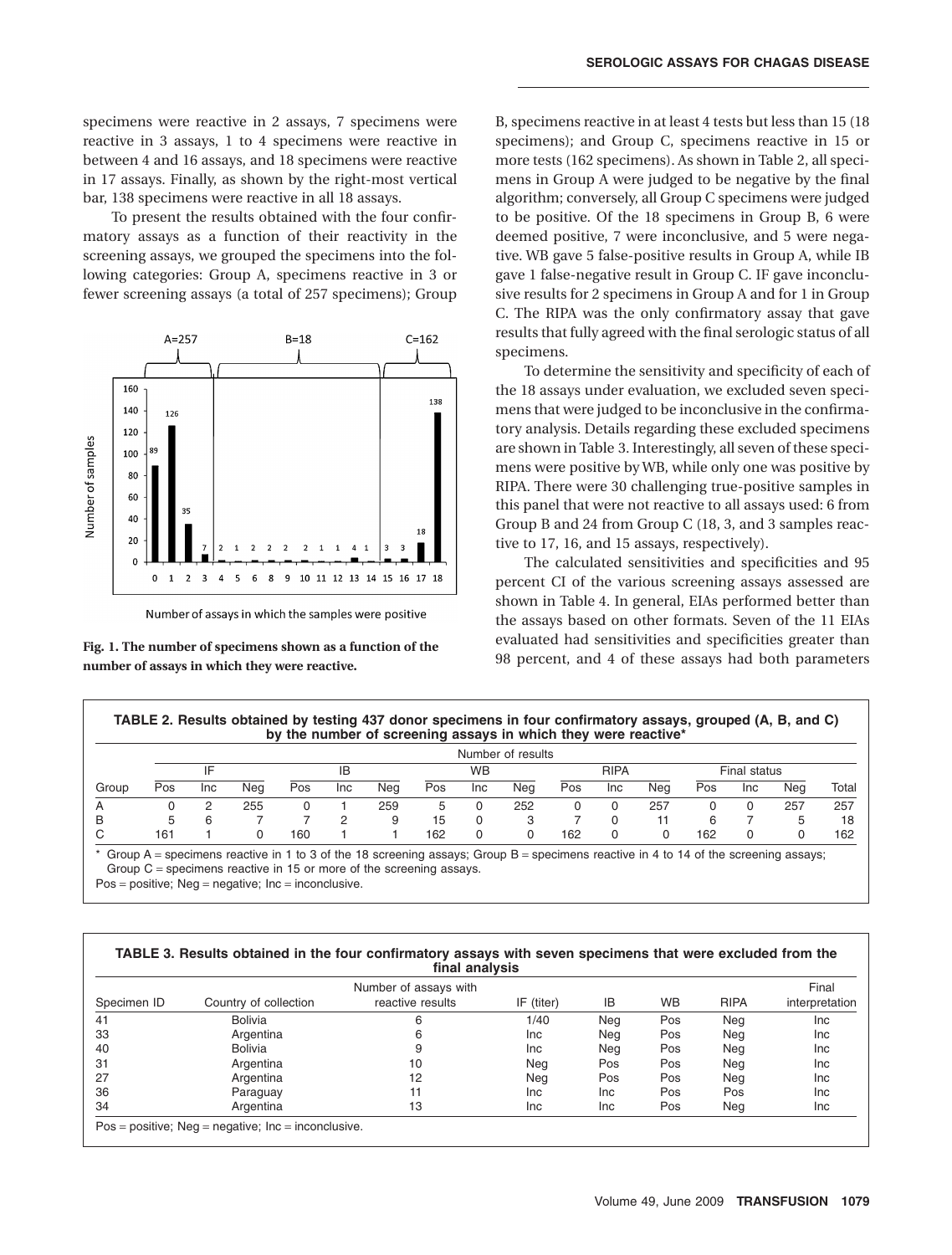greater than 99 percent. In contrast, only 2 of the 5 IHAs evaluated had sensitivities and specificities higher than 95 percent.

## **DISCUSSION**

For a variety of reasons, the evaluation of serologic assays for identifying persons with Chagas disease is difficult. Chagas disease has a lifelong chronic phase during which most infected persons are asymptomatic, and thus clinical information is of little use in identifying infected individuals. Moreover, owing to the extremely low parasitemia during the chronic phase, parasitologic methods are insensitive and in a practical sense are not useful for assembling sizable panels of Chagas-positive specimens. In this context, the status of specimens to be used in assay evaluations must be defined using the available assays, which as noted often have shortcomings in terms of both sensitivity and specificity. As a result, the panels used often consist of high-antibody-titer "consensus-positive" specimens and the inherent selection bias can falsely increase the calculated sensitivities of the assays under evaluation.

A further difficulty in evaluating the performance of serologic assays for Chagas disease is that there is no widely accepted gold standard to identify true-positive

status of specimens. Hence low-antibody-titer specimens giving inconclusive results by the various confirmatory methods are in general not included in panels for assay evaluation because of their ambiguous final serologic status. Yet these challenging low-antibody-titer specimens are critical for assessing the sensitivities of the assays under evaluation. The absence of large well-characterized panels of positive and negative specimens in which a broad range of *T. cruzi* antibody titers are represented was the impetus for the current study.

Many of the specimens ultimately judged to be positive were not reactive in all assays under evaluation. Using criteria based on the four confirmatory assays, we judged as positive 30 (18%) low-titer specimens that gave nonreactive results in some of the assays. This was key to better differentiate the performance of the various assays evaluated. In general, the EIAs showed better performance than the other assays and, as these tests can be automated, are in our view preferable for use as blood donation screening assays. The high sensitivities and specificities observed in this study by some EIAs suggest that such a single EIA test could be used by blood banks for screening of markers for Chagas disease with the goal of reducing costs for labor and reagents/consumables.

Overall, the sensitivities and/or specificities of the agglutination assays (IHA and PA) observed in this

| TABLE 4. Sensitivity, specificity, and 95 percent CIs for each of the 19 assays under evaluation as compared to |
|-----------------------------------------------------------------------------------------------------------------|
| the final serologic status ( $n = 430$ specimens)                                                               |

| Assays                        | Sensitivity (95% CI) | Specificity (95% CI) | Company                    | City/country  |
|-------------------------------|----------------------|----------------------|----------------------------|---------------|
| EIA assays                    |                      |                      |                            |               |
| HBK 401 Hemobio Chagas        | 100 (97.8-100)       | 99.62 (97.9-100)     | Embrabio                   | <b>Brazil</b> |
| Chagas ELISA                  | 97.62 (94.0-99.3)    | 97.71 (95.1-99.2)    | Ebram                      | <b>Brazil</b> |
| Chagatek ELISA                | 99.40 (96.7-100)     | 99.24 (97.3-99.9)    | Laboratório Lemos          | Argentina     |
| Premier Chagas IgG ELISA Test | 94.04 (89.3-97.1)    | 100 (98.6-100)       | Meridian Diagnostics       | US.           |
| Test ELISA para Chagas        | 99.40 (91.2-98.1)    | 99.62 (97.9-100)     | <b>BIOSChile</b>           | Chile         |
| Bioelisacruzi                 | 98.21 (94.9-99.6)    | 99.24 (97.3-99.9)    | Biolab-Mérieux             | <b>Brazil</b> |
| Abbott Chagas Anticorpos EIA  | 99.40 (96.2-100)     | 98.09 (95.6-99.4)    | <b>Abbott Laboratories</b> | US            |
| Chagas test IICS, ELISA       | 97,02 (93.2-99.0)    | 99,24 (97.3-99.9)    | IICS Univ de Asunción      | Paraguay      |
| Chagatest ELISA               | 98.81 (95.8-99.9)    | 99.62 (97.9-100)     | Wiener lab                 | Argentina     |
| <b>Bioelisa Chagas</b>        | 100 (97.8-100)       | 99.24 (97.3-99.9)    | <b>Biokit</b>              | Spain         |
| Chagas Hemagen                | 100 (97.8-100)       | 96.56 (93.6-98.4)    | Hemagen Diagnósticos       | <b>US</b>     |
| Hemagglutination assays       |                      |                      |                            |               |
| Chagas HAI Imunoserum         | 97.62 (94.0-99.3)    | 78.62 (77.2-83.4)    | Polichaco                  | Argentina     |
| Teste Chagas-HAI              | 88.09 (82.2-92.6)    | 59.92 (53.7-65.9)    | Ebram                      | <b>Brazil</b> |
| Imuno-HAI Chagas              | 100 (97.2-100)       | 95.80 (92.6-97.9)    | <b>WAMA</b>                | <b>Brazil</b> |
| Chagas Hemagen HA             | 92.26 (87.1-95.8)    | 89.31 (84.9-92.8)    | Hemagen Diagnósticos       | US.           |
| Hemacruzi                     | 99.40 (96.7-100)     | 97.33 (94.6-98.9)    | Biolab-Mérieux             | <b>Brazil</b> |
| PA assays                     |                      |                      |                            |               |
| Serodia-Chagas                | 100 (97.2-100)       | 97.70 (95.1-99.2)    | Fujirebio                  | Japan         |
| ID-Chagas antibody test       | 97.02 (93.2-99.0)    | 99.62 (97.9-100)     | DiaMed-ID                  | Switzerland   |
| Rapid test                    |                      |                      |                            |               |
| Chagas Stat-Pak*              | 94.08 (89.1-97.3)    | 95.75 (92.1-98.0)    | Chembio Diagnostic Systems | US            |
| Confirmatory assays           |                      |                      |                            |               |
| <b>RIPA</b>                   | 100 (97.8-100)       | 100 (98.6-100)       | University of Iowa         | US.           |
| <b>WB</b>                     | 100 (97.8-100)       | 97.3 (94.6-98.9)     | bioMérieux                 | <b>Brazil</b> |
| IB                            | 98.2 (94.9-99.6)     | 99.6 (97.9-100)      | Innogenetics               | Belgium       |
| IF                            | 98.2 (94.9-99.6)     | 98.0 (96.7-99.8)     | bioMérieux                 | <b>Brazil</b> |

Could only be analyzed with 152 positive specimens and 212 negative specimens ( $n = 364$  specimens). The 16 positive missing samples were from Group C. In the best scenario, if all missing samples were correctly assigned by the test, the sensitivity and specificity would increase to 94.60 (90.1-97.5) and 96.6 (93.6-98.4), respectively.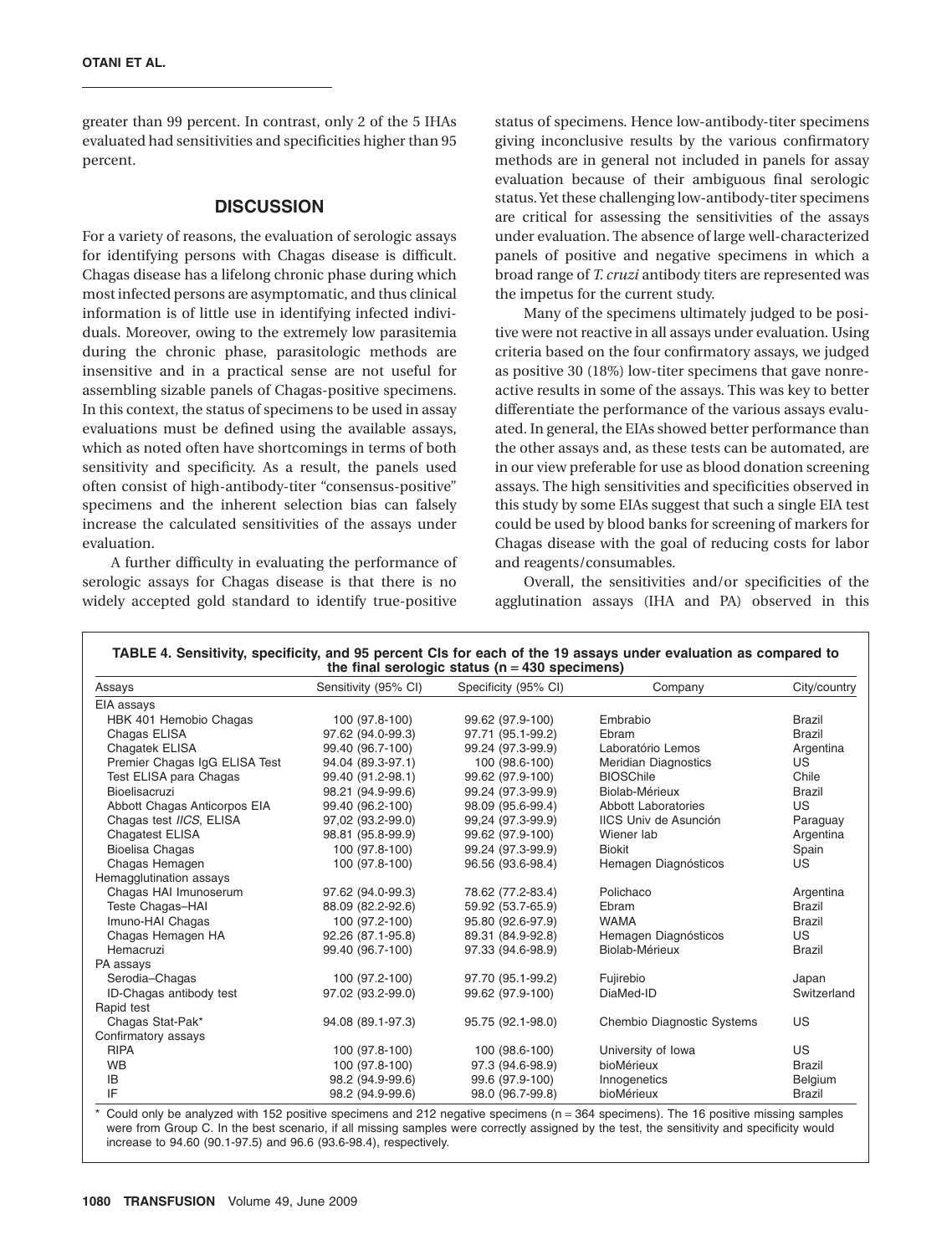evaluation were relatively low with the exception of a few assays. An additional problem with agglutination assays is that interpretation is subject to reader bias. False-negative results by IHA have been described previously in external quality assessment schemes even for high-titer specimens (due to prozone effect).<sup>11,12</sup> Thus, we would not recommend their use for blood bank screening within large throughput facilities. The rapid test evaluated in our study did not have the sensitivity and specificity that would justify its use for screening donated blood based on our observations.

In this study, two IHA kits showed particularly low specificities (Imunoserum, 79%; IHA Ebran, 60%). If the results obtained with these two kits were excluded from the overall analysis, only 14 (3.2%) of the 262 negative specimens would be reactive to 2 or more of the 18 assays.

The results of this study support the notion that, at least in the endemic countries, it would be reasonable to use a single high-sensitivity and -specificity test for initial screening of donated blood for Chagas disease. It is imperative that the batch-to-batch variation in performance of a chosen assay be closely monitored.

With respect to a gold standard, the four confirmatory assays used are all good candidates. The RIPA was the only assay that gave results in all cases that agreed with our assigned final status (generated using the results of all four confirmatory assays). Thus, the RIPA is appropriate for use as a gold standard; this is consistent with its current use in the United States for confirmation of EIA-reactive specimens. Nonetheless, the complexity of the RIPA may limit its widespread use. In this context, the other confirmatory assays utilized in this assessment could also constitute reasonable alternatives. The low cost of IF might make it the preferred option, especially when financial resources are limited.

As described, seven specimens in our panel gave inconclusive results using our confirmatory algorithm and were excluded from the final analysis. Since their true serologic status cannot be determined, there is no way to conclude how they might have affected the calculated sensitivities and specificities of the assays under evaluation. It is well established that assays for Chagas disease, especially those based on native antigens, are more prone to false-positive results from individuals with leishmaniasis.13 It is not known if this reactivity persists after treatment or in individuals with self-limited disease. Since the specimens in our panel were from blood donors, it is unlikely that any of the excluded seven specimens were from donors with symptomatic leishmaniasis. These persons are unlikely to have had prior treatment for Chagas disease but they might have had self-limited Chagas disease. Chagas disease is considered a lifelong infection by the scientific and clinical communities, although this point of view is not based on large studies, due to the logistical difficulties in carrying out long-term

parasitologic and serologic surveillance. In at least three Chagas disease drug treatment trials, reversion to a negative serostatus was noted in a handful of untreated controls, but it is not clear if these observations resulted from actual parasitologic self-cures or the nonreproducibility of serologic testing for *T. cruzi* antibodies.<sup>14-16</sup>

In conclusion, we have established a wellcharacterized panel of specimens for assessing the performance of serologic assays for Chagas disease that includes a sizable number of low-titer positive specimens. We used this panel to conduct comparative evaluations of a sizable number of test kits available on the Latin America market in 2003 to 2005. Some of these kits showed excellent sensitivities and specificities and could be used as single assays for screening donated blood and blood products.

#### **ACKNOWLEDGMENTS**

We thank the following persons for providing plasma units for our study: Mauricio Beltran Durán (Instituto Nacional de Salud, Colombia), Marco Antonio Heroíza Holgin (Secretario Nacional de Bancos de Sangre, Ecuador), Graciela Velásquez (Universidad Nacional de Asunción, Instituto de Investigaciones en Ciencias de la Salud, Paraguay), Elizabeth Vinelli (Cruz Roja Hondureña, Honduras), Ana del Pozo (Hospital de Pediatría "Prof. Dr Juan P. Garrahan," Argentina), María del Carmen Zambraba M. (Banco de Sangre Regional de Cochabamba, Bolivia), Antonio Marín y López (Centro Nacional de Transfusión Sanguínea, Mexico), Graciela Echegoyen de Hernández (Cruz Roja Salvadoreña, El Salvador), René Berrios Cruz (Cruz Roja Nicaragüense, Nicaragua), and Dalton F. Chamone (Fundação Pró-Sangue/Hemocentro de São Paulo, Brazil.We also thank Dr José Ramiro Cruz, regional advisor, blood services, PAHO, for discussion of the results and technical support.

#### **CONFLICT OF INTEREST**

Louis V. Kirchhoff performs the radioimmunoprecipitation assay (RIPA) on a fee-for-service basis in his laboratory at the University of Iowa. Also, he has licensed the RIPA technology to Quest Diagnostics in Chantilly, VA, where testing is available for donor specimens.

## **REFERENCES**

- 1. Control of Chagas Disease. World Health Organ Tech Rep Ser 2002;905:i-vi, 1-109, back cover.
- 2. Tarleton RL, Reithinger R, Urbina JA, Kitron U, Gürtler RE. The challenges of Chagas disease—grim outlook or glimmer of hope. PLoS Med 2007;4:e332.
- 3. Blood donor screening for Chagas disease—United States, 2006-2007. MMWR Morb Mortal Wkly Rep 2007;56:141-3.
- 4. Schmunis GA, Cruz JR. Safety of the blood supply in Latin America. Clin Microbiol Rev 2005;18:12-29.